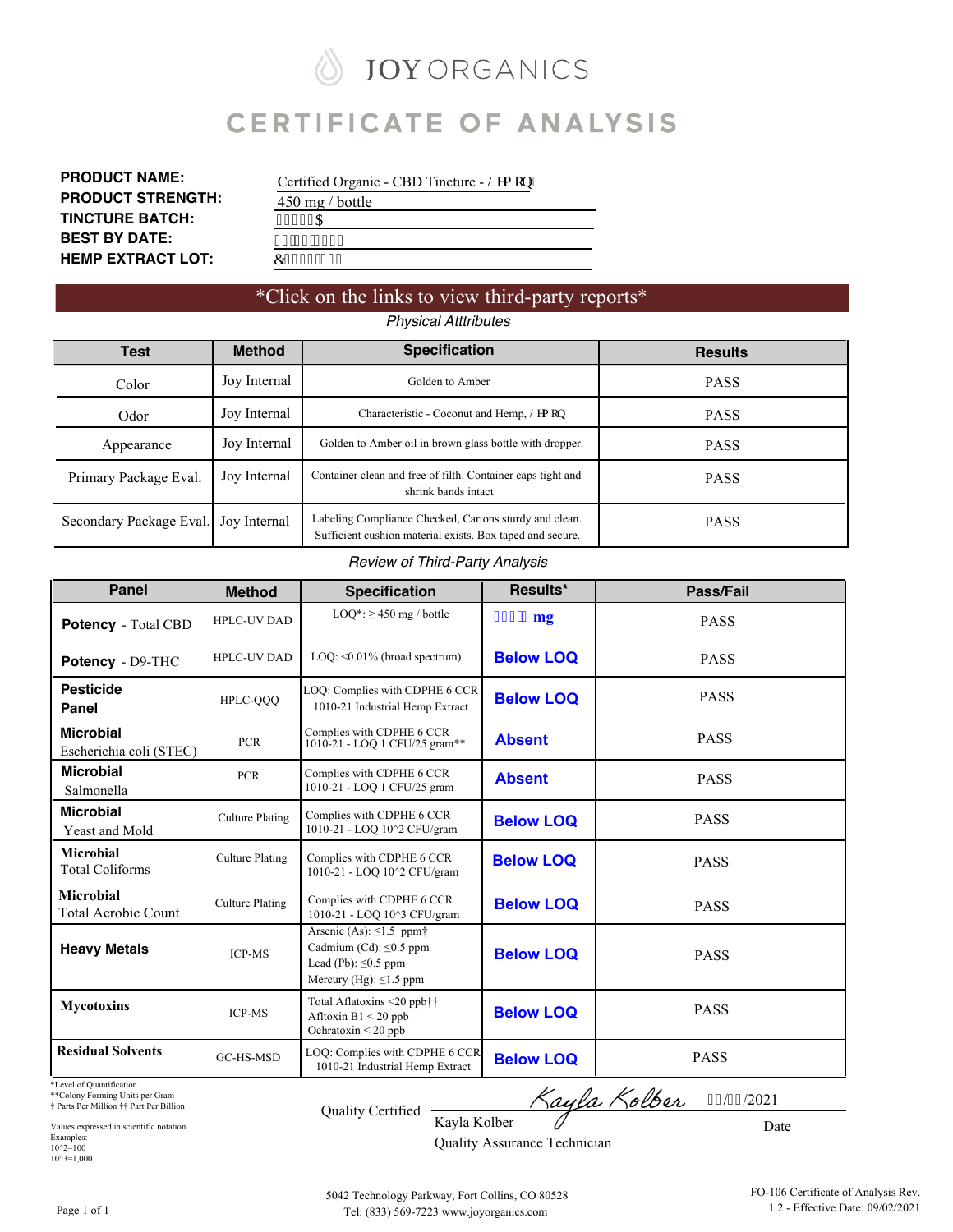<span id="page-1-0"></span>

|                                                                                                                                                                                                                                                                                                                                                                                    |              | C0218-002                                                                                    |                                                                                                                                                                                       |                                                                                  |                                                                                                                                |                                                                                                                                                                                                                                 |                                                                                                |                                                                                                                                                             | <b>7USC1639 Certificate of Analysis</b>                                                                                                                                                                               |                                                                                        |                                                                                                                                                                  |
|------------------------------------------------------------------------------------------------------------------------------------------------------------------------------------------------------------------------------------------------------------------------------------------------------------------------------------------------------------------------------------|--------------|----------------------------------------------------------------------------------------------|---------------------------------------------------------------------------------------------------------------------------------------------------------------------------------------|----------------------------------------------------------------------------------|--------------------------------------------------------------------------------------------------------------------------------|---------------------------------------------------------------------------------------------------------------------------------------------------------------------------------------------------------------------------------|------------------------------------------------------------------------------------------------|-------------------------------------------------------------------------------------------------------------------------------------------------------------|-----------------------------------------------------------------------------------------------------------------------------------------------------------------------------------------------------------------------|----------------------------------------------------------------------------------------|------------------------------------------------------------------------------------------------------------------------------------------------------------------|
|                                                                                                                                                                                                                                                                                                                                                                                    |              |                                                                                              |                                                                                                                                                                                       |                                                                                  |                                                                                                                                |                                                                                                                                                                                                                                 |                                                                                                |                                                                                                                                                             |                                                                                                                                                                                                                       |                                                                                        |                                                                                                                                                                  |
|                                                                                                                                                                                                                                                                                                                                                                                    |              | man. date                                                                                    | 2/22/2021                                                                                                                                                                             |                                                                                  |                                                                                                                                |                                                                                                                                                                                                                                 |                                                                                                | <b>This Product Has Been</b>                                                                                                                                | Stillwater                                                                                                                                                                                                            |                                                                                        |                                                                                                                                                                  |
| certificate ID                                                                                                                                                                                                                                                                                                                                                                     |              | total<br>cannabinoids                                                                        | 512.9mg                                                                                                                                                                               |                                                                                  | per 30 mL                                                                                                                      |                                                                                                                                                                                                                                 |                                                                                                | <b>Tested and Complies</b><br>with 7USC1639o(1)                                                                                                             | Laboratories                                                                                                                                                                                                          |                                                                                        |                                                                                                                                                                  |
| <b>1BS25</b>                                                                                                                                                                                                                                                                                                                                                                       |              | THC total                                                                                    | <b>ND</b>                                                                                                                                                                             | CBD total 487.9mg                                                                |                                                                                                                                | terpenes                                                                                                                                                                                                                        |                                                                                                |                                                                                                                                                             |                                                                                                                                                                                                                       |                                                                                        |                                                                                                                                                                  |
| order 9903                                                                                                                                                                                                                                                                                                                                                                         |              |                                                                                              |                                                                                                                                                                                       |                                                                                  |                                                                                                                                |                                                                                                                                                                                                                                 |                                                                                                |                                                                                                                                                             |                                                                                                                                                                                                                       |                                                                                        | <b>MIP</b>                                                                                                                                                       |
| analysis date 2/22/2021 5:32:07 PM                                                                                                                                                                                                                                                                                                                                                 |              |                                                                                              |                                                                                                                                                                                       |                                                                                  |                                                                                                                                | caryophyllene                                                                                                                                                                                                                   |                                                                                                |                                                                                                                                                             |                                                                                                                                                                                                                       |                                                                                        |                                                                                                                                                                  |
| test tag S1BWL                                                                                                                                                                                                                                                                                                                                                                     |              |                                                                                              |                                                                                                                                                                                       |                                                                                  |                                                                                                                                | humulene                                                                                                                                                                                                                        |                                                                                                |                                                                                                                                                             |                                                                                                                                                                                                                       |                                                                                        |                                                                                                                                                                  |
| sample wgt                                                                                                                                                                                                                                                                                                                                                                         |              |                                                                                              |                                                                                                                                                                                       |                                                                                  |                                                                                                                                | terpinolene                                                                                                                                                                                                                     | 「魚産卵                                                                                           |                                                                                                                                                             |                                                                                                                                                                                                                       |                                                                                        |                                                                                                                                                                  |
| Inspection MSP-7.5.1.2                                                                                                                                                                                                                                                                                                                                                             |              |                                                                                              |                                                                                                                                                                                       |                                                                                  |                                                                                                                                | ocimene                                                                                                                                                                                                                         |                                                                                                |                                                                                                                                                             |                                                                                                                                                                                                                       |                                                                                        |                                                                                                                                                                  |
| DESCRIPTION: Concentrate sample received in a client-labeled                                                                                                                                                                                                                                                                                                                       |              |                                                                                              |                                                                                                                                                                                       |                                                                                  |                                                                                                                                | beta pinene<br>alpha pinene                                                                                                                                                                                                     | ଢ଼                                                                                             |                                                                                                                                                             |                                                                                                                                                                                                                       |                                                                                        |                                                                                                                                                                  |
| bottle, collected at dispensary/grow. 1 and sample tag S1BWL.                                                                                                                                                                                                                                                                                                                      |              |                                                                                              |                                                                                                                                                                                       |                                                                                  |                                                                                                                                | limonene                                                                                                                                                                                                                        | ⋐                                                                                              |                                                                                                                                                             |                                                                                                                                                                                                                       |                                                                                        |                                                                                                                                                                  |
|                                                                                                                                                                                                                                                                                                                                                                                    |              |                                                                                              |                                                                                                                                                                                       |                                                                                  |                                                                                                                                | myrcene                                                                                                                                                                                                                         |                                                                                                |                                                                                                                                                             |                                                                                                                                                                                                                       |                                                                                        |                                                                                                                                                                  |
|                                                                                                                                                                                                                                                                                                                                                                                    |              |                                                                                              |                                                                                                                                                                                       |                                                                                  |                                                                                                                                | linalool                                                                                                                                                                                                                        | $\bigcircled{S}$                                                                               |                                                                                                                                                             |                                                                                                                                                                                                                       |                                                                                        |                                                                                                                                                                  |
|                                                                                                                                                                                                                                                                                                                                                                                    |              |                                                                                              |                                                                                                                                                                                       |                                                                                  |                                                                                                                                |                                                                                                                                                                                                                                 |                                                                                                |                                                                                                                                                             |                                                                                                                                                                                                                       |                                                                                        |                                                                                                                                                                  |
| Potency per 30 mL                                                                                                                                                                                                                                                                                                                                                                  |              |                                                                                              | MSP-7.5.1.4<br>LOD                                                                                                                                                                    | LOQ.                                                                             | error<br>(95%Cl k=2)                                                                                                           | <b>Terpenes</b>                                                                                                                                                                                                                 |                                                                                                | MSP-7.5.1.6                                                                                                                                                 |                                                                                                                                                                                                                       |                                                                                        | MSP-7.5.1.6                                                                                                                                                      |
| tetrahydrocannabolic acid (THCa)<br>Δ9-tetrahydrocannabinol (Δ9 THC)                                                                                                                                                                                                                                                                                                               |              |                                                                                              | <b>ND</b><br><b>ND</b>                                                                                                                                                                | $0.08$   0.23   $\pm 0.23$ mg<br>$0.07$   0.21   $\pm 0.21$ mg                   |                                                                                                                                |                                                                                                                                                                                                                                 |                                                                                                |                                                                                                                                                             |                                                                                                                                                                                                                       |                                                                                        |                                                                                                                                                                  |
| Δ8-tetrahydrocannabinol (Δ8 THC)                                                                                                                                                                                                                                                                                                                                                   |              |                                                                                              | ND                                                                                                                                                                                    | $0.10$   $0.29$   $\pm 0.29$ mg                                                  |                                                                                                                                |                                                                                                                                                                                                                                 |                                                                                                |                                                                                                                                                             |                                                                                                                                                                                                                       |                                                                                        |                                                                                                                                                                  |
| tetrahydrocannabivarin (THCv)                                                                                                                                                                                                                                                                                                                                                      |              |                                                                                              | ND<br><b>ND</b>                                                                                                                                                                       | $0.08$   0.24   $\pm 0.24$ mg                                                    |                                                                                                                                |                                                                                                                                                                                                                                 |                                                                                                |                                                                                                                                                             |                                                                                                                                                                                                                       |                                                                                        |                                                                                                                                                                  |
| cannabidiolic acid (CBDa)<br>cannabidiol (CBD)                                                                                                                                                                                                                                                                                                                                     |              |                                                                                              | 487.9mg                                                                                                                                                                               | $0.07$   $0.20$   $\pm 0.20$ mg<br>$0.08$   0.23   $\pm 8.47$ mg                 |                                                                                                                                |                                                                                                                                                                                                                                 |                                                                                                |                                                                                                                                                             |                                                                                                                                                                                                                       |                                                                                        |                                                                                                                                                                  |
| cannabidivarin (CBDv)                                                                                                                                                                                                                                                                                                                                                              |              |                                                                                              | 1.0 <sub>mg</sub>                                                                                                                                                                     | $0.08$   0.23   $\pm 0.24$ mg                                                    |                                                                                                                                |                                                                                                                                                                                                                                 |                                                                                                |                                                                                                                                                             |                                                                                                                                                                                                                       |                                                                                        |                                                                                                                                                                  |
| cannabigerolic acid (CBGa)<br>cannabigerol (CBG)                                                                                                                                                                                                                                                                                                                                   |              |                                                                                              | ND<br>24.0mg                                                                                                                                                                          | $0.07$   0.20   $\pm 0.20$ mg<br>$0.04$   0.13   $\pm 0.53$ mg                   |                                                                                                                                |                                                                                                                                                                                                                                 |                                                                                                |                                                                                                                                                             |                                                                                                                                                                                                                       |                                                                                        |                                                                                                                                                                  |
| cannabinol (CBN)                                                                                                                                                                                                                                                                                                                                                                   |              |                                                                                              |                                                                                                                                                                                       |                                                                                  |                                                                                                                                |                                                                                                                                                                                                                                 |                                                                                                |                                                                                                                                                             |                                                                                                                                                                                                                       |                                                                                        |                                                                                                                                                                  |
| cannabichromene (CBC)<br>E.coli PASS OCFU                                                                                                                                                                                                                                                                                                                                          | MSP-7.5.1.10 | limit                                                                                        | ND<br>ND<br>Metals                                                                                                                                                                    | $0.04$   $0.12$   $\pm 0.12$ mg<br>$0.08$   0.23   $\pm 0.23$ mg<br>MSP-7.5.1.11 | limit<br>Arsenic PASS 1500 ppb                                                                                                 | <b>Pesticides</b><br>Abamectin PASS                                                                                                                                                                                             | MSP-7.5.1.8                                                                                    | limit<br>$0.30$ ppm                                                                                                                                         | Pesticides<br>Fipronil                                                                                                                                                                                                | MSP-7.5.1.8<br><b>PASS</b>                                                             | limit<br>$0.00$ ppm                                                                                                                                              |
| $\ddagger$ = decarbed NT = not tested NL = no limit, ND = not detected, LOD = detection limit, LOQ = quantitation limit<br>Microbial<br>Salmonella sp. PASS 0CFU<br>Ochratoxin A PASS 20 ppb<br>Aflatoxin PASS 20 ppb<br>Solvents<br>Acetone PASS<br>Acetonitrile PASS 410 ppm<br><b>Benzene PASS</b><br><b>Butane PASS</b><br>Chloroform PASS<br>Cyclohexane PASS<br>Ethanol PASS | MSP-7.5.1.7  | molds PASS 10000CFU<br>limit<br>5000 ppm<br>0 ppm<br>5000 ppm<br>0 ppm<br>0 ppm<br>10000 ppm | Cadmium PASS<br>Mercury PASS<br>Pesticides<br>Permethrin PASS 20.00 ppm<br>Piperonylbutoxide PASS<br>Prallethrin PASS<br>Propiconazole PASS<br>Propoxur PASS<br><b>Pyrethrin PASS</b> | Lead PASS<br>MSP-7.5.1.8                                                         | 500 ppb<br>500 ppb<br>300 ppb<br>limit<br>Phosmet PASS 0.20 ppm<br>8.00 ppm<br>0.40 ppm<br>20.00 ppm<br>$0.00$ ppm<br>1.00 ppm | Acephate<br>Acequinocyl<br>Acetamiprid<br>Aldicarb PASS<br>Azoxystrobin PASS<br>Bifenazate<br>Bifenthrin<br>Boscalid PASS<br>Carbaryl PASS<br>Carbofuran<br>Chloantraniliprole<br>Chlorfenapyr PASS<br><b>Chlorpyrifos PASS</b> | <b>PASS</b><br><b>PASS</b><br><b>PASS</b><br><b>PASS</b><br><b>PASS</b><br><b>PASS</b><br>PASS | 5.00 ppm<br>4.00 ppm<br>5.00 ppm<br>$0.00$ ppm<br>40.00<br>5.00 ppm<br>$0.50$ ppm<br>10.00<br>$0.50$ ppm<br>$0.00$ ppm<br>40.00<br>$0.00$ ppm<br>$0.00$ ppm | Flonicamid<br>Fludioxonil PASS<br>Hexythiazox PASS<br>Imazalil PASS<br>Imidacloprid<br>Malathion<br>Metalaxyl<br>Methiocarb PASS<br>Methomyl PASS<br>Methyl parathion PASS<br>Mevinphos<br>Myclobutanil PASS<br>Naled | <b>PASS</b><br><b>PASS</b><br><b>PASS</b><br><b>PASS</b><br><b>PASS</b><br><b>PASS</b> | 2.00 ppm<br>30.00<br>$2.00$ ppm<br>$0.00$ ppm<br>3.00 ppm<br>5.00 ppm<br>15.00<br>$0.00$ ppm<br>$0.10$ ppm<br>$0.00$ ppm<br>$0.00$ ppm<br>9.00 ppm<br>$0.50$ ppm |
| <b>Heptane PASS</b><br>Hexane PASS                                                                                                                                                                                                                                                                                                                                                 |              | 5000 ppm<br>290 ppm                                                                          | <b>Pyridaben PASS</b>                                                                                                                                                                 |                                                                                  | 3.00 ppm<br>3.00 ppm                                                                                                           | Clofentezine<br>Coumaphos                                                                                                                                                                                                       | PASS<br><b>PASS</b>                                                                            | 0.50 ppm<br>$0.00$ ppm                                                                                                                                      | Oxamyl PASS<br>Paclobutrazol PASS                                                                                                                                                                                     |                                                                                        | $0.20$ ppm<br>$0.00$ ppm                                                                                                                                         |
| Isopropyl alcohol PASS                                                                                                                                                                                                                                                                                                                                                             |              | 5000 ppm                                                                                     | Spinetoram PASS<br>Spinosad PASS                                                                                                                                                      |                                                                                  | 3.00 ppm                                                                                                                       | Cyfluthrin PASS                                                                                                                                                                                                                 |                                                                                                | 1.00 ppm                                                                                                                                                    | Permethrin PASS                                                                                                                                                                                                       |                                                                                        | 20.00                                                                                                                                                            |
| <b>Methanol PASS</b>                                                                                                                                                                                                                                                                                                                                                               |              | 3000 ppm                                                                                     | Spiromesifen PASS                                                                                                                                                                     |                                                                                  | 12.00 ppm                                                                                                                      | Cypermethrin<br>Daminozide                                                                                                                                                                                                      | <b>PASS</b><br>PASS                                                                            | 1.00 ppm<br>$0.00$ ppm                                                                                                                                      | <b>INSTRUMENTS</b>                                                                                                                                                                                                    |                                                                                        |                                                                                                                                                                  |
| Pentane PASS<br>Propane PASS                                                                                                                                                                                                                                                                                                                                                       |              | 5000 ppm<br>5000 ppm                                                                         | Spirotetramat PASS<br>Spiroxamine PASS                                                                                                                                                |                                                                                  | 13.00 ppm<br>$0.00$ ppm                                                                                                        | <b>Dichlorvos</b>                                                                                                                                                                                                               | PASS                                                                                           | $0.00$ ppm                                                                                                                                                  | potency: HPLC (LC2030C-UV)<br>terpenes: GCMS (QP2020/HS20)                                                                                                                                                            |                                                                                        |                                                                                                                                                                  |
| <b>Toluene PASS</b>                                                                                                                                                                                                                                                                                                                                                                |              | 890 ppm                                                                                      | Tebuconazole PASS 2.00 ppm                                                                                                                                                            |                                                                                  |                                                                                                                                | Diazinon PASS                                                                                                                                                                                                                   |                                                                                                | $0.20$ ppm<br>$0.00$ ppm                                                                                                                                    | solvents: GCMS (QP2020/HS20)<br>pesticides: LCMSMS (LC8060)                                                                                                                                                           |                                                                                        |                                                                                                                                                                  |
| Xylenes PASS 2170 ppm                                                                                                                                                                                                                                                                                                                                                              |              |                                                                                              | Thiacloprid PASS 0.10 ppm<br>Thiamethoxam PASS                                                                                                                                        |                                                                                  | 4.50 ppm                                                                                                                       | Dimethoate<br>Etoxazole PASS                                                                                                                                                                                                    | PASS                                                                                           | 1.50 ppm                                                                                                                                                    | mycotoxins: LCMSMS (LC8060)                                                                                                                                                                                           |                                                                                        |                                                                                                                                                                  |
|                                                                                                                                                                                                                                                                                                                                                                                    |              |                                                                                              | <b>Trifloxystrobin PASS</b>                                                                                                                                                           |                                                                                  | 30.00 ppm                                                                                                                      | Fenoxycarb PASS                                                                                                                                                                                                                 |                                                                                                | $0.00$ ppm<br>2.00 ppm                                                                                                                                      | microbial: qPCR (AriaMx) and plating<br>metals: ICPMS (ICPMS-2030)                                                                                                                                                    |                                                                                        |                                                                                                                                                                  |
|                                                                                                                                                                                                                                                                                                                                                                                    |              |                                                                                              |                                                                                                                                                                                       |                                                                                  |                                                                                                                                | Fenpyroximate PASS                                                                                                                                                                                                              |                                                                                                |                                                                                                                                                             |                                                                                                                                                                                                                       |                                                                                        |                                                                                                                                                                  |
| Certified by:                                                                                                                                                                                                                                                                                                                                                                      |              |                                                                                              |                                                                                                                                                                                       |                                                                                  |                                                                                                                                | SECURITY FEATURE: WATERMARK MUST MATCH CERTIFICATE ID AND ISSUE DATE                                                                                                                                                            |                                                                                                |                                                                                                                                                             |                                                                                                                                                                                                                       | ISO/IEC 17025:2017                                                                     |                                                                                                                                                                  |
|                                                                                                                                                                                                                                                                                                                                                                                    |              |                                                                                              | <b>Stillwater Laboratories Inc.</b><br>MT License L00001, 7, 8                                                                                                                        |                                                                                  | Of:                                                                                                                            | The data in this report is the property<br>and is administered by                                                                                                                                                               |                                                                                                |                                                                                                                                                             | <b>ASA</b>                                                                                                                                                                                                            |                                                                                        |                                                                                                                                                                  |
|                                                                                                                                                                                                                                                                                                                                                                                    |              |                                                                                              | 6073 US93N Suite 5                                                                                                                                                                    |                                                                                  |                                                                                                                                | Stillwater Labs. The format, layout,<br>and security features of this report                                                                                                                                                    |                                                                                                |                                                                                                                                                             | ${\bf P}{\bf F}$                                                                                                                                                                                                      |                                                                                        |                                                                                                                                                                  |
|                                                                                                                                                                                                                                                                                                                                                                                    |              |                                                                                              | Olney MT 59927<br>406-881-2019                                                                                                                                                        |                                                                                  |                                                                                                                                | are copyrighted by Stillwater                                                                                                                                                                                                   |                                                                                                | MP INDUSTRI<br>ASSOCIATION<br>Member                                                                                                                        |                                                                                                                                                                                                                       |                                                                                        |                                                                                                                                                                  |
| Justin M Johnston                                                                                                                                                                                                                                                                                                                                                                  |              |                                                                                              | Printed                                                                                                                                                                               |                                                                                  | Laboratories Inc. © 2020                                                                                                       |                                                                                                                                                                                                                                 |                                                                                                |                                                                                                                                                             |                                                                                                                                                                                                                       | <b>ACCREDITED</b><br>Certificate #4961.01                                              |                                                                                                                                                                  |